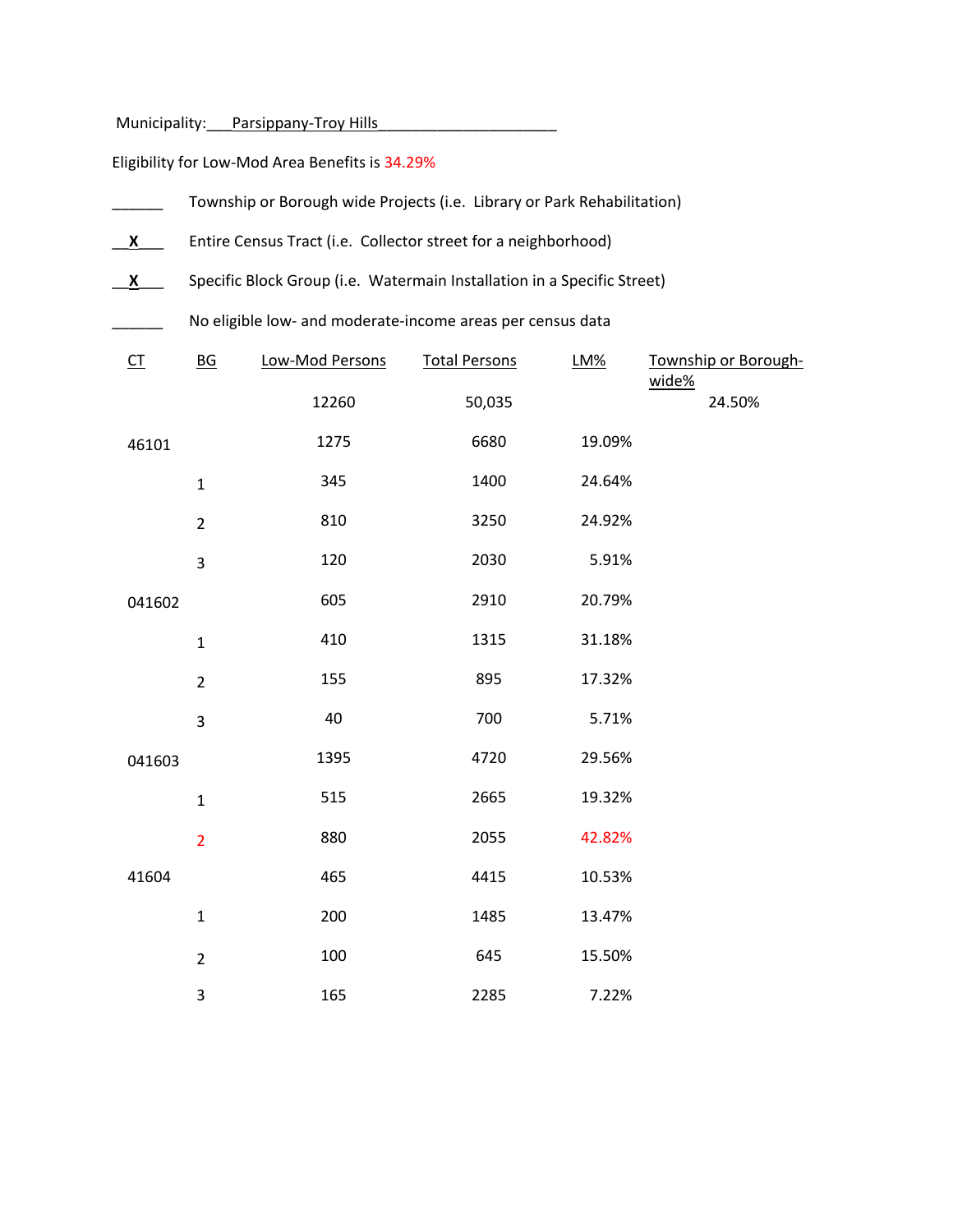| 41701 |                | 1800 | 6205 | 29.01% |
|-------|----------------|------|------|--------|
|       | $\mathbf 1$    | 240  | 885  | 27.12% |
|       | $\overline{2}$ | 225  | 1685 | 13.35% |
|       | 3              | 440  | 1540 | 28.57% |
|       | $\overline{4}$ | 895  | 2095 | 42.72% |
| 41702 |                | 775  | 3505 | 22.11% |
|       | $\mathbf 1$    | 145  | 625  | 23.20% |
|       | $\overline{2}$ | 360  | 1050 | 34.29% |
|       | 3              | 180  | 890  | 20.22% |
|       | $\overline{4}$ | 90   | 940  | 9.57%  |
| 41704 |                | 1105 | 4740 | 23.31% |
|       | $\mathbf 1$    | 135  | 1060 | 12.74% |
|       | $\overline{2}$ | 250  | 2020 | 12.38% |
|       | 3              | 720  | 1660 | 43.37% |
| 41705 | $\mathbf{1}$   | 535  | 1430 | 37.41% |
| 41706 |                | 2055 | 4180 | 49.16% |
|       | $\mathbf 1$    | 175  | 990  | 17.68% |
|       | $\overline{2}$ | 1210 | 2810 | 43.06% |
|       | 3              | 670  | 1370 | 48.91% |
| 41801 |                | 1015 | 2880 | 35.24% |
|       | $\mathbf{1}$   | 515  | 1145 | 44.98% |
|       | $\overline{2}$ | 500  | 1735 | 28.82% |
| 41802 |                | 1210 | 5200 | 23.27% |
|       | $\mathbf{1}$   | 455  | 1310 | 34.73% |
|       | $\overline{2}$ | 215  | 1295 | 16.60% |
|       | 3              | 210  | 1325 | 15.85% |